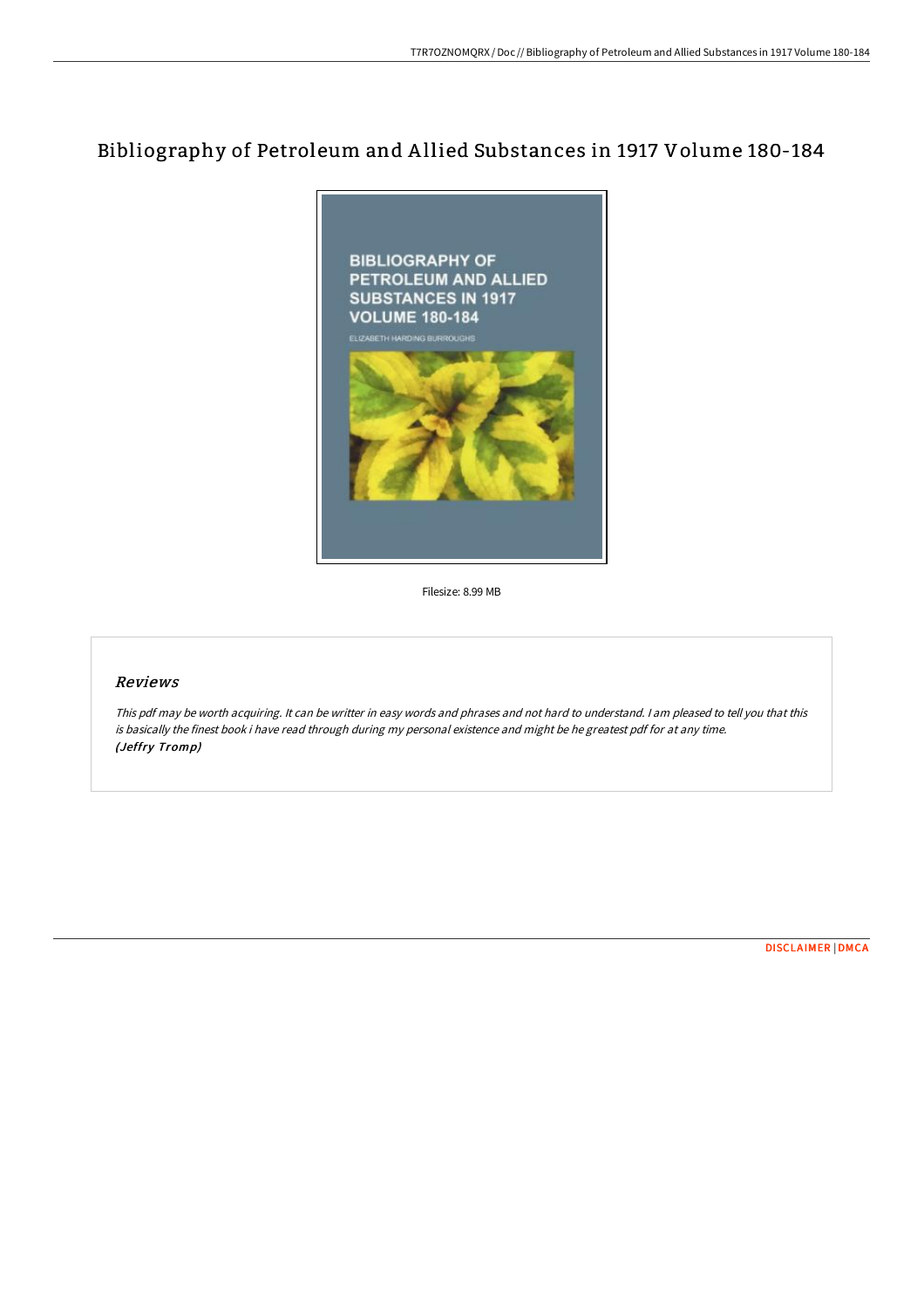## BIBLIOGRAPHY OF PETROLEUM AND ALLIED SUBSTANCES IN 1917 VOLUME 180-184



To get Bibliography of Petroleum and Allied Substances in 1917 Volume 180-184 eBook, make sure you refer to the web link under and download the file or gain access to other information which might be have conjunction with BIBLIOGRAPHY OF PETROLEUM AND ALLIED SUBSTANCES IN 1917 VOLUME 180-184 book.

Rarebooksclub.com, United States, 2012. Paperback. Book Condition: New. 246 x 189 mm. Language: English . Brand New Book \*\*\*\*\* Print on Demand \*\*\*\*\*.This historic book may have numerous typos and missing text. Purchasers can download a free scanned copy of the original book (without typos) from the publisher. Not indexed. Not illustrated. 1920 Excerpt: .residue. 690. Anderson, R. P. The determination of gasoline vapor in air. Jour. Ind. and Eng. Chem., vol. 9, Feb. 1, 1917, p. 142. Note published to correct an impression given in an article by Burrell and Robertson (Jour. Ind. and Eng. Chem., vol. 7, 1915, p. 112), that the combustion method for the determination of gasoline may be used successfully when the vapor occurs in large amounts in the air. 691. Bowrey, S. E. The estimation of toluene in crude petroleum. Jour. Inst. Petroleum Technologists, vol. 3, June, 1917, pp. 287-304; discussion, pp. 305-322. Petroleum Rev., vol. 36, May 19, 1917. pp. 351-352; June 2, pp. 385-386; June 9, pp. 401-402. Results of an investigation to satisfy the demand for precise information concerning the percentage of benzene and toluene in various crude oils and petroleum spirits, and to solve numerous problems connected with such determination. The extraction of aromatics from petroleum by means of liquid sulphur dioxide served as a basis for the method used. Results are tabulated for crude oil from Trinidad. 692. Capp, J. A., and.Hull, F. A. Method for studying the effects of temperature upon the physical condition of asphalts, waxes, etc. Proc. Am. Soc. Test. Materials, vol. 17, part 2, 1917, pp. 628-634; discussion, pp. 635-639. Summary, p. 627. 693. Caven, R. M. A mercurial viscosimeter. Jour. Soc. Chem. Ind., vol. 36, Mar. 15, 1917, pp. 270-271; discussion, pp. 271-272. A detailed description, with illustration, of a viscosimeter designed to meet...

 $\blacksquare$ Read [Bibliography](http://techno-pub.tech/bibliography-of-petroleum-and-allied-substances-.html) of Petroleum and Allied Substances in 1917 Volume 180-184 Online  $\blacksquare$ Download PDF [Bibliography](http://techno-pub.tech/bibliography-of-petroleum-and-allied-substances-.html) of Petroleum and Allied Substances in 1917 Volume 180-184